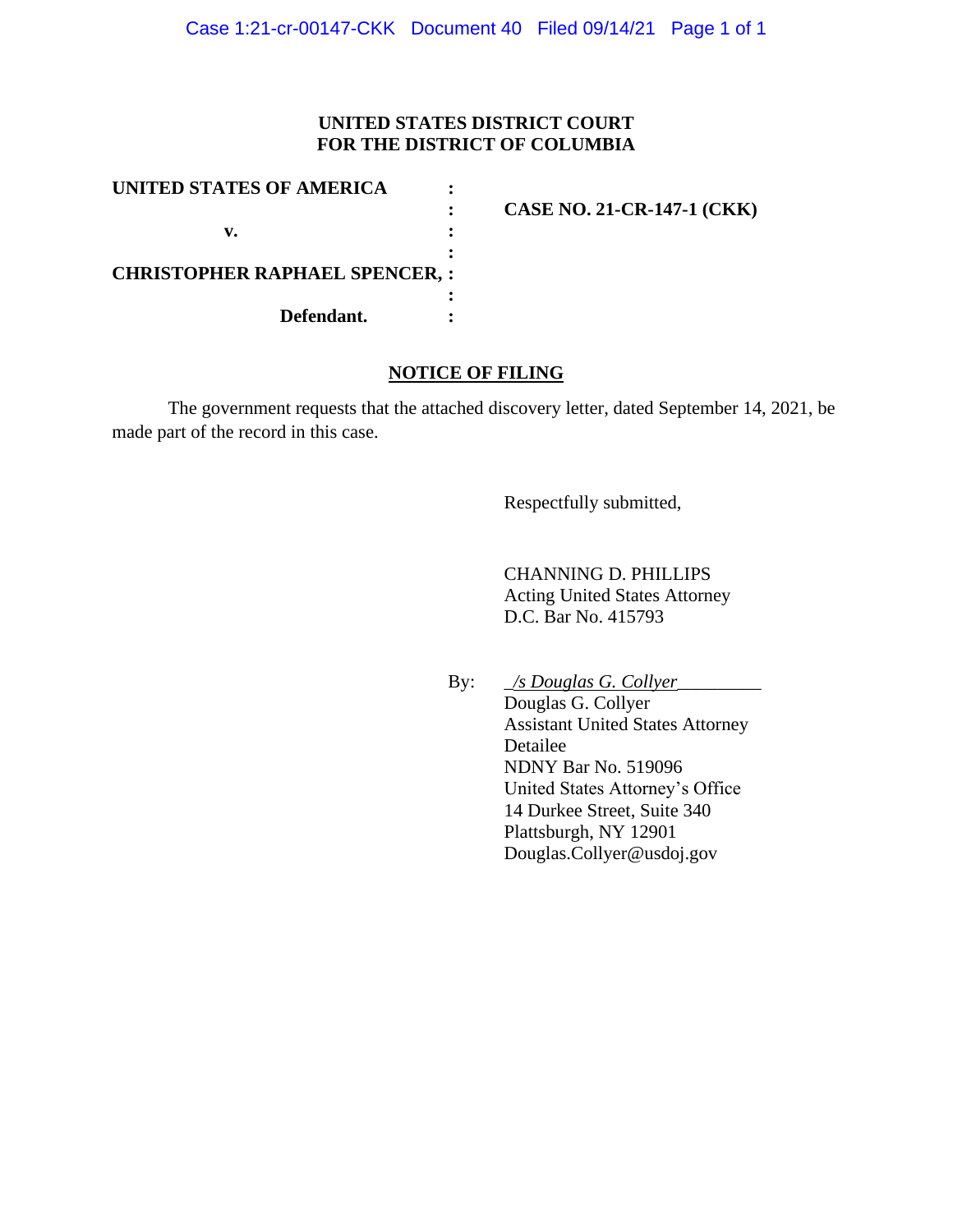## Case 1:21-cr-00147-CKK Document 40-1 Filed 09/14/21 Page 1 of 2



U.S. Department of Justice

Channing D. Phillips Acting United States Attorney

*District of Columbia*

*Judiciary Center 555 Fourth St., N.W. Washington, D.C. 20530*

September 14, 2021

Jose German, Esq. **Via Email**

> Re: *United States v. Christopher Raphael Spencer* Case No. 21-cr-147-1

Dear Counsel:

On September 13, 2021, we uploaded additional discovery materials to a discovery folder in USAFx. The link to the materials is here: https://usafx.box.com/s/vwgvx4k8i1ldex3glln9jpxdjrbhugjo The title of the subfolder is: "DOJCB\_001 2021.09.10 Capitol Breach Discovery."

As part of our ongoing discovery production in this case, we are producing reports from U.S. Capitol Police (USCP) investigations of alleged wrongdoing by USCP officers on January 6, 2021. Officer names, witness names, and complainant names have been redacted. We are working to produce a set of reports that replaces the redactions with unique identifiers for individuals whose names have been redacted. When that process is complete, we will reproduce the documents with the unique identifiers. Additional exhibits from these investigations are forthcoming. At this time, we understand that a small number of investigations are still on-going, and we will provide reports of those investigations on a rolling basis as they are concluded.

The production includes an index in Excel and .pdf formats. The filenames reflect the USCP OPR case number.

This material is subject to the terms of the Protective Order issued in this case. We will forward additional discovery as it becomes available.